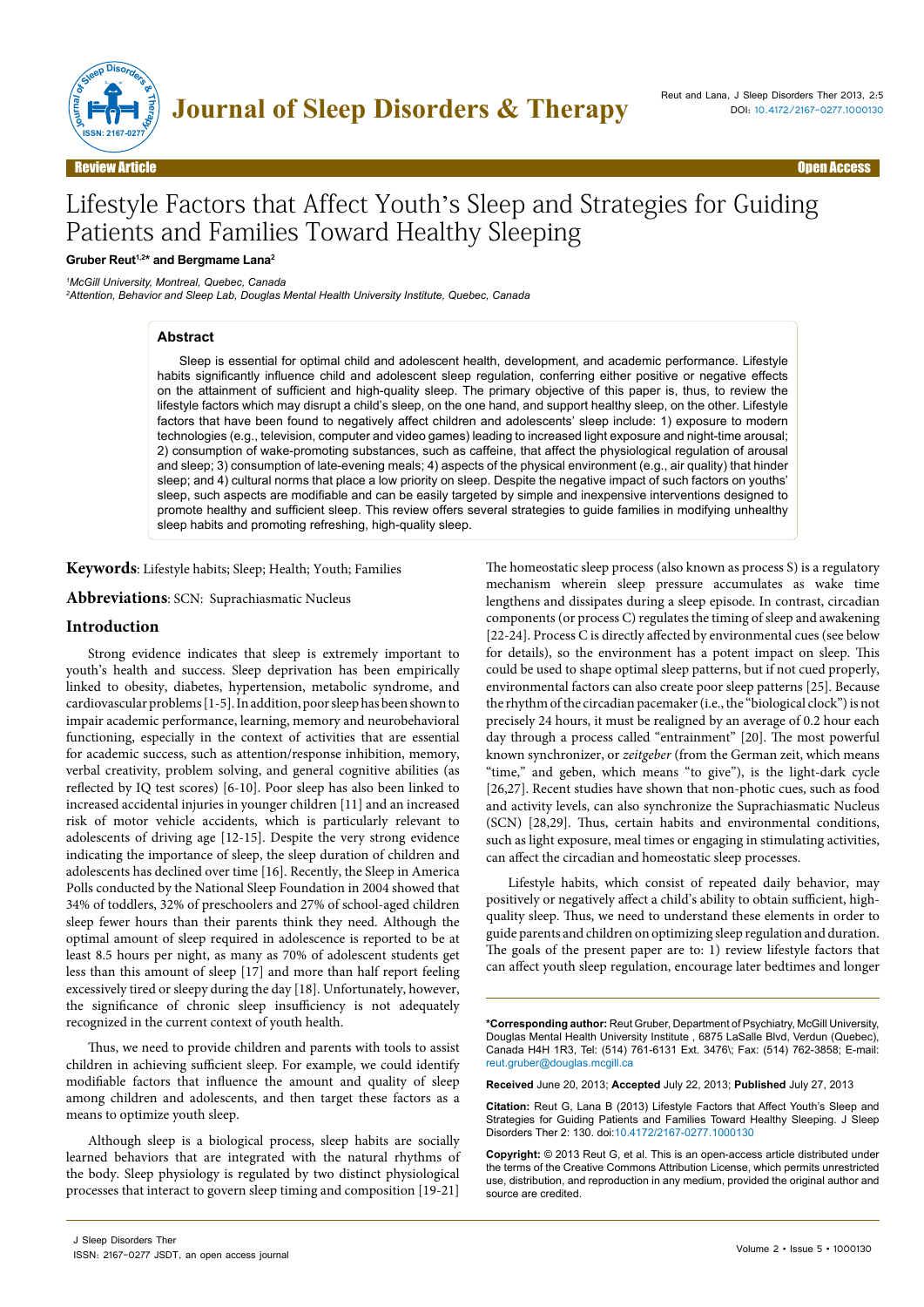Page 2 of 4

nighttime arousal, and disrupt and shorten sleep; and 2) review lifestyle habits that support healthy sleep and introduce strategies to modify the habits that negatively impact sleep.

# **Lifestyle Factors Affecting Sleep Regulation**

The lifestyle factors that have been shown to affect the sleep regulation of children and adolescents include: modern technologies that cause light exposure and stimulate night-time arousal; consumption of wake-promoting substances (e.g., caffeine) that affect the physiological regulation of arousal and sleep; meal times; aspects of the physical environment (e.g., air quality) that hinder sleep; and cultural norms that place a low priority on sleep. Below, we will review each of these factors and their impacts on youth sleep.

# **Late-Night Use of Modern Technologies**

A large percentage of children and adolescents have electronic media in their bedrooms and use these technologies late at night. A recent large study found that half of parents reported that their grade 5 children had a TV, DVD player and/or video game console in his or her bedroom, while 21% had computers and 17% had cellular phones [30]. Observational studies have consistently shown associations between media use and sleep problems among children [31-37]. These effects have been observed across cultures and in all media formats, including TV [36,38-40], video games [40-42], and computers [41,43,44]. The effects are also evident across the age spectrum, including preschoolers [32,37-39], school-aged children [31,33-36], adolescents and adults [43-45]. Access to and night-time use of electronic media has been associated with shortened sleep duration and excess body weight [30]. Children with increasingly more electronic media devices in their bedrooms reported shorter sleep durations, and students who used electronic devices on most or all nights reported sleeping less and more sleep problems [30]. The effect of night-time media use on sleep duration and quality is the result of: 1) the use of devices after bedtime at the expense of sleep; 2) the strong effect of light exposure [46], which suppresses melatonin and leads to circadian asynchrony, disrupted sleep and delayed sleep phase [47]; 3) the media content (exposure to violent media and games can lead to sleep problems); 4) sleep interruptions (cell phones and texting awakens children, and their content can increase arousal and make it difficult to disengage and fall asleep); and 5) poor parental control. In the latter context, Van den Bulck [41,48] has referred to electronic media exposure as an unstructured and boundless leisure activity that, unlike other hobbies or sports activities, has no clear endpoint. It has been suggested that the presence of a media device in the bedroom may indicate low parental control, contributing to increased exposure [48].

# **Caffeinated Beverages**

Caffeine is a widely consumed psychoactive substance that activates dopaminergic reward circuits and produces behavioral effects similar to other dopaminergically mediated substances, such as cocaine and amphetamine [49]. Adenosine is a sleep-inducing neurochemical that decreases sensitivity to dopamine receptors and helps promote sleep. Caffeine blocks the adenosine receptor, increases the effect of dopamine on the D2 receptor and enhances the availability of dopamine, thus creating a stimulating effect [50]. As an adenosine antagonist, caffeine has been shown to attenuate electroencephalographic (EEG) markers associated with decreased homeostatic sleep pressure, thereby promoting wakefulness in humans [51]. Children may consume caffeine daily through caffeinated beverages. Energy drinks are particularly problematic, as they are treated as "dietary supplements"

and are not subject to the same rules as soft drinks. In a recent study, 75% of children surveyed reported that they consumed caffeine on a daily basis, and the more caffeine the children consumed, the less they reported sleeping. In this study, children aged 5 to 7 years old consumed approximately 52 mg of caffeine per day, and children aged 8 to 12 years old consumed approximately 109 mg [52]. Habitual daily caffeine consumption has been related to sleep disruption, sleepiness [51,53,54], and impaired daytime functioning [55]. This is likely related to the long half-life of caffeine, which ranges from 3 to 7 hours [51]. Caffeine consumed during the afternoon or evening (e.g., dinnertime) is likely to last well into the night and affect the arousal system even at bedtime, hindering a child's ability to fall asleep.

# **Late-Evening Meals**

Nutritional and hormonal cues are potent synchronizers of the circadian sleep process [56], and the feeding schedule can advance or delay the circadian phase. Under certain conditions of feeding, metabolic cues can alter both the master circadian clock and circadian responses to light [28,29,57,58]. Recent studies have shown that human mealtimes are important socio-environmental synchronizers of circadian rhythms, and late-evening meals have been associated with sleep onset delays, shortened sleep durations, and sleep deprivation [59]

# **Societal Values**

A healthy diet, physical activity, and the proper amount of sleep are all interrelated and important for a child's health. Unfortunately, sleep is often neglected in this regard. Many perceive sleep time as lost time that could be spent more productively. In some ways, society's current view of sleep deprivation is similar to our past attitude toward smoking, which was characterized by ignorance, lack of concern regarding the serious consequences, and even humor. Our sociocultural environment (long store hours, late-night sporting events, energy drinks, screen time, and artificial light exposure at night) does not promote healthy sleep habits, and people living in a 24/7 society place sleep low on their priority list. Parents' busy schedules and work hours may push dinner and family activities to later times. Children can also have busy schedules, as they are often enrolled in multiple extracurricular activities and attend late-ending social, sporting and school events that contribute to delayed bedtimes and short sleep durations. Sleep is often neglected as a crucial component of a healthy lifestyle, and sleep deprivation is not currently considered a public health concern. Thus, parents and children frequently push back bedtimes in order to accommodate other activities that are perceived as higher priority. Since school start times are fixed, children are unable to obtain sufficient sleep and become sleep deprived. Paradoxically, the effort to help children achieve more through late-night homework or extracurricular activities can have the opposite effect, as over-tired children will under-perform during the school day and may benefit far less from extracurricular opportunities.

Sleep is rarely integrated into programs and interventions designed to improve health. For example, weight regulation programs targeting childhood obesity typically focus on healthy eating and active living. Sleep is also not a typical focus of the government or pediatric practice, and the importance of sleep and its relevance to academic success is rarely addressed in educational programs aimed at optimizing academic performance. Thus, there is a general lack of awareness when it comes to the serious consequences of chronic sleep insufficiency on youth health and success.

In sum, certain lifestyle habits affect the physiological processes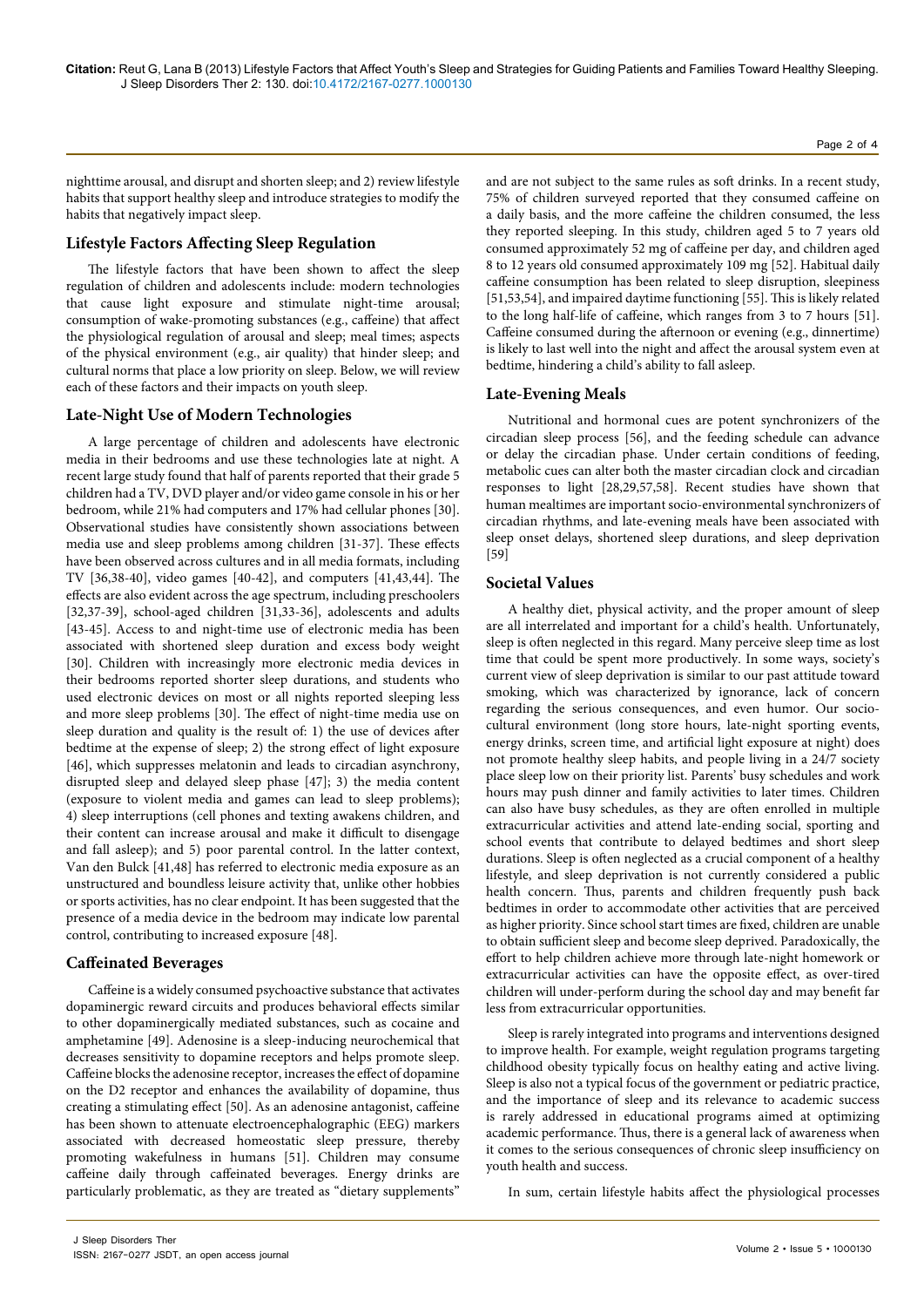associated with sleep regulation and reflect cultural norms that prioritize busy schedules over sleep, contributing to the high prevalence of sleep deprivation in children and adolescents. Fortunately, however, these habits can be changed. Below, we review practical strategies that can help children and their families develop healthy sleeping patterns.

### **Lifestyle Choices that Support Healthy Sleep**

The concrete strategies listed below may help guide children and families toward healthy sleeping. It is important to note that the quality of evidence for these recommendations is fairly low, as most of the information regarding potential harmful and beneficial factors come from observational studies, rather than rigorously designed intervention trials.

The creation of fixed bed- and wake-times is a recommended step in developing sleep patterns that allow a child to get enough sleep. The body "gets used" to falling asleep at a certain time, but only if this time is relatively consistent. It is important to set a bedtime that allows the child to get enough sleep. Although activities may occur at different times on weekends/holidays versus the school week, a child's bedtime should differ by no more than 1 hour.

To encourage the habit of falling asleep easily at the desired time, parents should create a consistent and calm bedtime routine that includes relaxing activities over about 20-30 min in the room where the child sleeps. In addition, they should create an optimal sleeping environment that is quiet, dark and cool in the evening, and well-lit in the morning. Importantly, the sleeping environment should be associated with positive experiences and emotions, and parents should not use banishment to the bedroom or an early bedtime as punishment [60, 61].

Young children who still nap should be encouraged to nap during the day; however, children older than 5 years (especially adolescents) should avoid napping during the day, as this interferes with the natural sleep homeostasis and creates difficulties with night-time sleeping. If an adolescent feels sleepy during the day, a nap should be limited to 15-20 minutes and should be scheduled for the early afternoon.

Parents should keep electronic devices (e.g., televisions, computers, cell phones, etc.**)** out of the bedroom and limit internet use in the evening.

Children who consume caffeinated substances, such as sodas, hot chocolate or solid chocolate, should avoid caffeine for at least 3 to 4 hours prior to bedtime. Coffee and energy drinks should be avoided, and this should be explained to adolescents who seek out these types of snacks or beverages.

Regular exercise, particularly in the afternoon, can help deepen sleep. However, strenuous exercise (e.g., intense hockey or soccer practice) within 2 hours prior to bedtime can compromise the ability to fall asleep.

Healthy sleep education that raises the awareness of the general public to the importance of sleep and offers age-specific sleep recommendations will be essential for preventing common sleep problems and sleep deprivation in our youth. Such education should emphasize the importance of developing a lifestyle that is conducive to healthy sleep behavior and prioritizing sleep over competing activities. The message and delivery method should be tailored to specific age groups, and both parents and children should be taught why and how to encourage healthy sleep [62].

In sum, parents can take simple steps to optimize their child's sleep and decrease negative habits that are detrimental to sleep. An understanding and awareness of the importance of sleep could help motivate them to reevaluate existing habits and make room for new habits that promote healthy sleep. One potential way to motivate parents to engage in such a process will be to educate them regarding the critical importance of sleep and the detrimental impact of sleep deprivation on their child's health and success.

#### **Conclusion**

Lifestyle habits, which are aspects of everyday life, can have significant impacts on sleep regulation. Because these habits are modifiable, they could be targeted by simple and inexpensive interventions aimed at helping families achieve healthy and sufficient sleep.

#### **References**

- 1. [Cappuccio FP, Taggart FM, Kandala NB, Currie A, Peile E, et al. \(2008\) Meta](http://www.ncbi.nlm.nih.gov/pubmed/18517032)[analysis of short sleep duration and obesity in children and adults. Sleep 31:](http://www.ncbi.nlm.nih.gov/pubmed/18517032)  [619-626.](http://www.ncbi.nlm.nih.gov/pubmed/18517032)
- 2. [Chaput JP, Lambert M, Gray-Donald K, McGrath JJ, Tremblay MS, et al. \(2011\)](http://www.ncbi.nlm.nih.gov/pubmed/22032104)  [Short sleep duration is independently associated with overweight and obesity in](http://www.ncbi.nlm.nih.gov/pubmed/22032104)  [Quebec children. Can J Public Health 102: 369-374.](http://www.ncbi.nlm.nih.gov/pubmed/22032104)
- 3. [Magee CA, Huang XF, Iverson DC, Caputi P \(2010\) Examining the pathways](http://www.ncbi.nlm.nih.gov/pubmed/20798899)  [linking chronic sleep restriction to obesity. J Obes 2010.](http://www.ncbi.nlm.nih.gov/pubmed/20798899)
- 4. [George NM, Davis JE \(2013\) Assessing sleep in adolescents through a better](http://www.ncbi.nlm.nih.gov/pubmed/23669206)  [understanding of sleep physiology. Am J Nurs 113: 26-31.](http://www.ncbi.nlm.nih.gov/pubmed/23669206)
- 5. [Geiger SD, Sabanayagam C, Shankar A \(2012\) The relationship between](http://www.ncbi.nlm.nih.gov/pubmed/22666278)  [insufficient sleep and self-rated health in a nationally representative sample. J](http://www.ncbi.nlm.nih.gov/pubmed/22666278)  [Environ Public Health 2012: 518263.](http://www.ncbi.nlm.nih.gov/pubmed/22666278)
- 6. [Buckhalt JA, El-Sheikh M, Keller PS, Kelly RJ \(2009\) Concurrent and](http://www.ncbi.nlm.nih.gov/pubmed/19489909)  [longitudinal relations between children's sleep and cognitive functioning: the](http://www.ncbi.nlm.nih.gov/pubmed/19489909)  [moderating role of parent education. Child Dev 80: 875-892.](http://www.ncbi.nlm.nih.gov/pubmed/19489909)
- 7. [El-Sheikh M, Buckhalt JA, Mark Cummings E, Keller P \(2007\) Sleep disruptions](http://www.ncbi.nlm.nih.gov/pubmed/17244274)  [and emotional insecurity are pathways of risk for children. J Child Psychol](http://www.ncbi.nlm.nih.gov/pubmed/17244274)  [Psychiatry 48: 88-96.](http://www.ncbi.nlm.nih.gov/pubmed/17244274)
- 8. [Meijer AM, Habekothé HT, Van Den Wittenboer GL \(2000\) Time in bed, quality](http://www.ncbi.nlm.nih.gov/pubmed/10849241)  [of sleep and school functioning of children. J Sleep Res 9: 145-153.](http://www.ncbi.nlm.nih.gov/pubmed/10849241)
- 9. [Touchette E, Petit D, Séguin JR, Boivin M, Tremblay RE, et al. \(2007\)](http://www.ncbi.nlm.nih.gov/pubmed/17910393)  [Associations between sleep duration patterns and behavioral/cognitive](http://www.ncbi.nlm.nih.gov/pubmed/17910393)  [functioning at school entry. Sleep 30: 1213-1219.](http://www.ncbi.nlm.nih.gov/pubmed/17910393)
- 10. [Wolfson AR, Spaulding NL, Dandrow C, Baroni EM \(2007\) Middle school start](http://www.ncbi.nlm.nih.gov/pubmed/17680731)  [times: the importance of a good night's sleep for young adolescents. Behav](http://www.ncbi.nlm.nih.gov/pubmed/17680731)  [Sleep Med 5: 194-209.](http://www.ncbi.nlm.nih.gov/pubmed/17680731)
- 11. [Boto LR, Crispim JN, de Melo IS, Juvandes C, Rodrigues T, et al. \(2012\) Sleep](http://www.ncbi.nlm.nih.gov/pubmed/22056544)  [deprivation and accidental fall risk in children. Sleep Med 13: 88-95.](http://www.ncbi.nlm.nih.gov/pubmed/22056544)
- 12. [Horne JA, Reyner LA \(1995\) Sleep related vehicle accidents. BMJ 310: 565-](http://www.ncbi.nlm.nih.gov/pubmed/7888930) [567.](http://www.ncbi.nlm.nih.gov/pubmed/7888930)
- 13. [Lyznicki JM, Doege TC, Davis RM, Williams MA \(1998\) Sleepiness, driving,](http://www.ncbi.nlm.nih.gov/pubmed/9634264)  [and motor vehicle crashes. Council on Scientific Affairs, American Medical](http://www.ncbi.nlm.nih.gov/pubmed/9634264)  [Association. JAMA 279: 1908-1913.](http://www.ncbi.nlm.nih.gov/pubmed/9634264)
- 14. [McConnell CF, Bretz KM, Dwyer WO \(2003\) Falling asleep at the wheel: aclose](http://www.ncbi.nlm.nih.gov/pubmed/15600220)  [look at 1,269 fatal and serious injury-producing crashes. Behav Sleep Med 1:](http://www.ncbi.nlm.nih.gov/pubmed/15600220)  [171-183.](http://www.ncbi.nlm.nih.gov/pubmed/15600220)
- 15. [Pack AI, Pack AM, Rodgman E, Cucchiara A, Dinges DF, et al. \(1995\)](http://www.ncbi.nlm.nih.gov/pubmed/8749280)  [Characteristics of crashes attributed to the driver having fallen asleep. Accid](http://www.ncbi.nlm.nih.gov/pubmed/8749280)  [Anal Prev 27: 769-775.](http://www.ncbi.nlm.nih.gov/pubmed/8749280)
- 16. [Matricciani L, Olds T, Petkov J \(2012\) In search of lost sleep: secular trends](http://www.ncbi.nlm.nih.gov/pubmed/21612957)  [in the sleep time of school-aged children and adolescents. Sleep Med Rev 16:](http://www.ncbi.nlm.nih.gov/pubmed/21612957)  [203-211.](http://www.ncbi.nlm.nih.gov/pubmed/21612957)
- 17. [Gibson ES, Powles AC, Thabane L, O'Brien S, Molnar DS, et al. \(2006\)](http://www.ncbi.nlm.nih.gov/pubmed/16670019)  ["Sleepiness" is serious in adolescence: two surveys of 3235 Canadian](http://www.ncbi.nlm.nih.gov/pubmed/16670019)  [students. BMC Public Health 6: 116.](http://www.ncbi.nlm.nih.gov/pubmed/16670019)